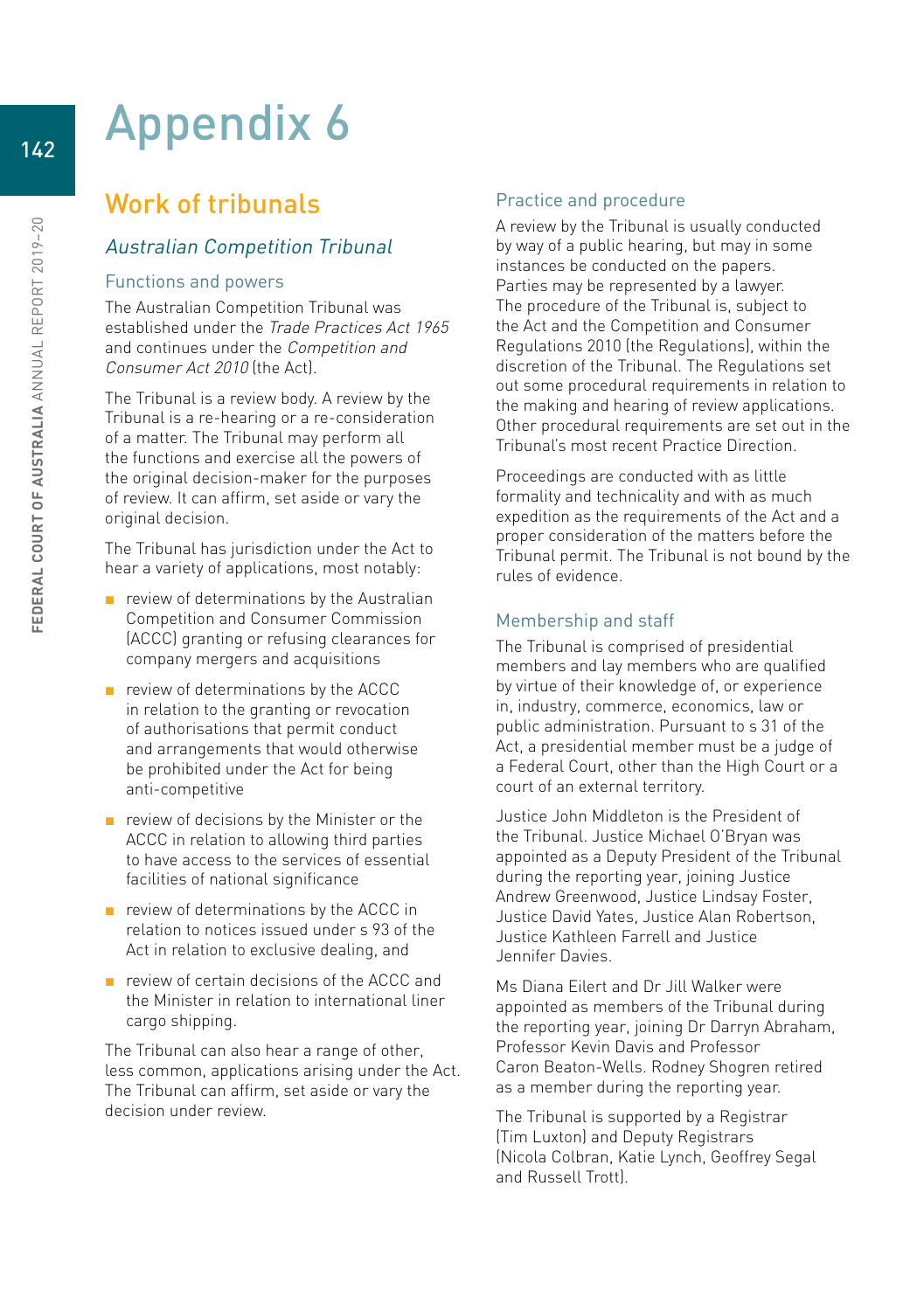143

#### Activities

Two matters were current at the start of the reporting year. During the year, one matter was commenced and two matters were finalised.

No complaints were made to the Tribunal about its procedures, rules, forms, timeliness or courtesy to users during the reporting year.

#### Decisions of interest

■ Application by Port of Newcastle Operations Pty Ltd [2019] ACompT 1 (30 October 2019)

## Copyright Tribunal

#### Functions and powers

The Copyright Tribunal was established under the Copyright Act 1968 to hear applications dealing with four main types of matters:

- 1. to determine the amounts of equitable remuneration payable under statutory licensing schemes
- 2. to determine a wide range of ancillary issues with respect to the operation of statutory licensing schemes, such as the determination of sampling systems
- 3. to declare that the applicant (a company limited by guarantee) be a collecting society in relation to copying for the services of the Commonwealth or a state, and
- 4. to determine a wide range of issues in relation to the statutory licensing scheme in favour of government.

By virtue of the Copyright Amendment Act 2006, assented to on 11 December 2006, the Tribunal also has jurisdiction to hear disputes between collecting societies and their members.

#### Practice and procedure

Hearings before the Tribunal normally take place in public. Parties may be represented by a lawyer. The procedure of the Tribunal is subject to the Copyright Act and regulations and is within the discretion of the Tribunal. The Copyright Regulations 2017 came into effect in December 2017 (replacing the Copyright Tribunal (Procedure) Regulations 1969). Part 11 of the regulations relates to the Copyright Tribunal and includes provisions concerning its practice and procedure.

Proceedings are conducted with as little formality and technicality, and as quickly as the requirements of the Act, and a proper consideration of the matters before the Tribunal, permit. The Tribunal is not bound by the rules of evidence.

## Membership and staff

The Tribunal consists of a President and such number of Deputy Presidents and other members as appointed by the Governor-General. Justice Andrew Greenwood is the President of the Tribunal. Justice Nye Perram and Justice Jayne Jagot are Deputy Presidents. The current members of the Tribunal are Dr Rhonda Smith (reappointed from 12 December 2017), Mr Charles Alexander (appointed from 30 November 2017), Ms Sarah Leslie (appointed from 1 March 2018) and Ms Michelle Groves (appointed from 16 April 2018). Appointments are usually for a period of five years.

The Registrar of the Tribunal is an officer of the Federal Court. Murray Belcher was appointed Registrar of the Tribunal on 16 August 2018.

#### Activities and cases of interest

No new matters were commenced in the Tribunal during the reporting period.

The following matters were commenced in the Tribunal before the reporting period and remain ongoing:

- CT2 of 2017<sup>\*</sup> Meltwater Australia Pty Ltd v Copyright Agency Limited, being an application brought under s 157(3) of the Copyright Act 1968, filed on 28 November 2017.
- CT1 of 2018<sup>\*</sup> Streem Pty Ltd v Copyright Agency Limited, being a further application brought under s 157(3) of the Copyright Act 1968, filed on 21 May 2018.
- CT2 of 2018<sup>\*</sup> *Isentia Pty Ltd v Copyright* Agency Limited, being a further application brought under s 157(3) of the Copyright Act 1968, filed on 20 June 2018.
- CT4 of 2018 Copyright Agency Limited v Universities listed in Schedule B, being an application brought under s 113P and s 153A of the Copyright Act 1968, filed on 12 November 2018.

\*These matters are currently being heard together.